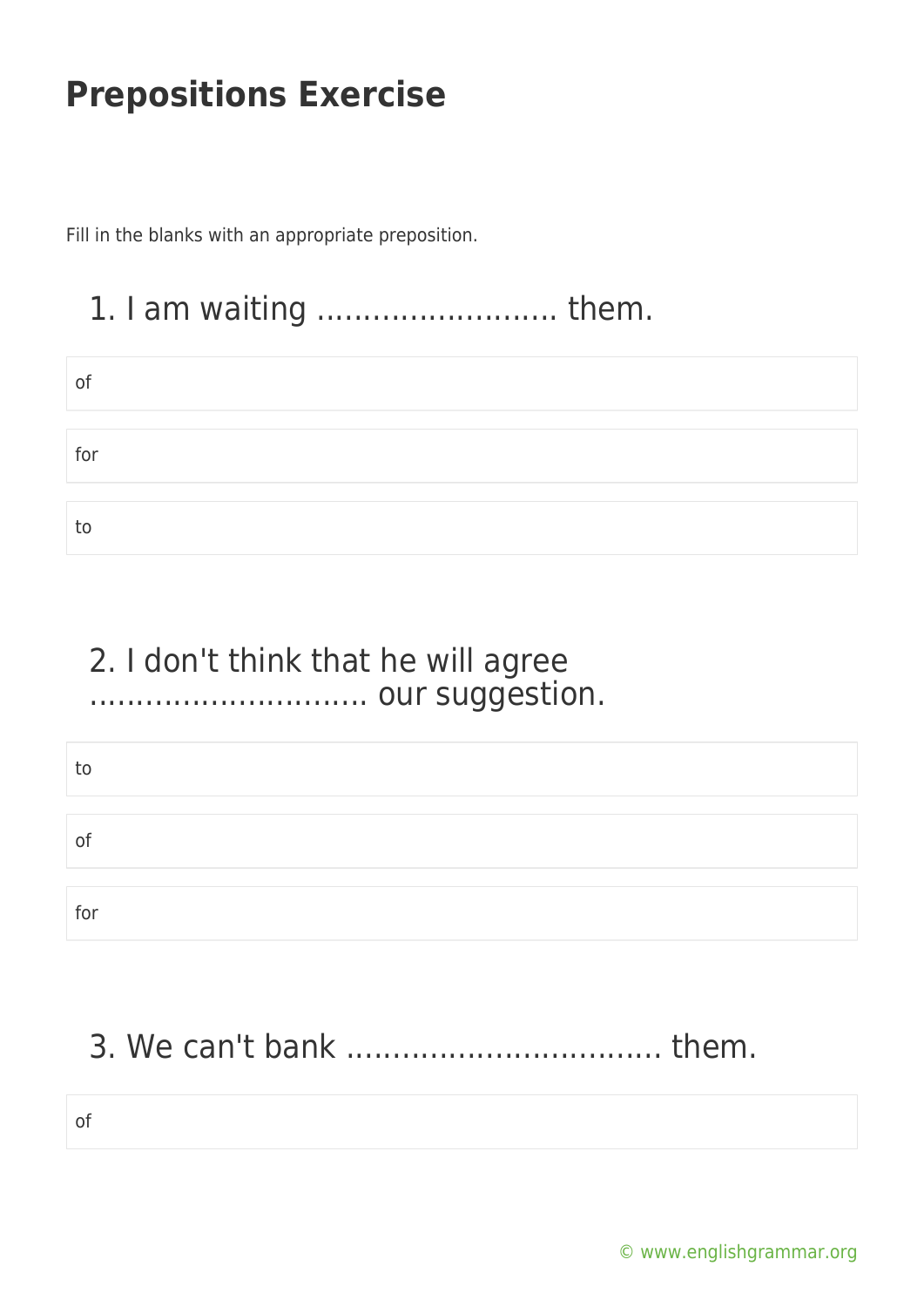with on

#### 4. Whom does this bag belong

# for of to

#### desert.

| across  |  |
|---------|--|
|         |  |
| over    |  |
|         |  |
| through |  |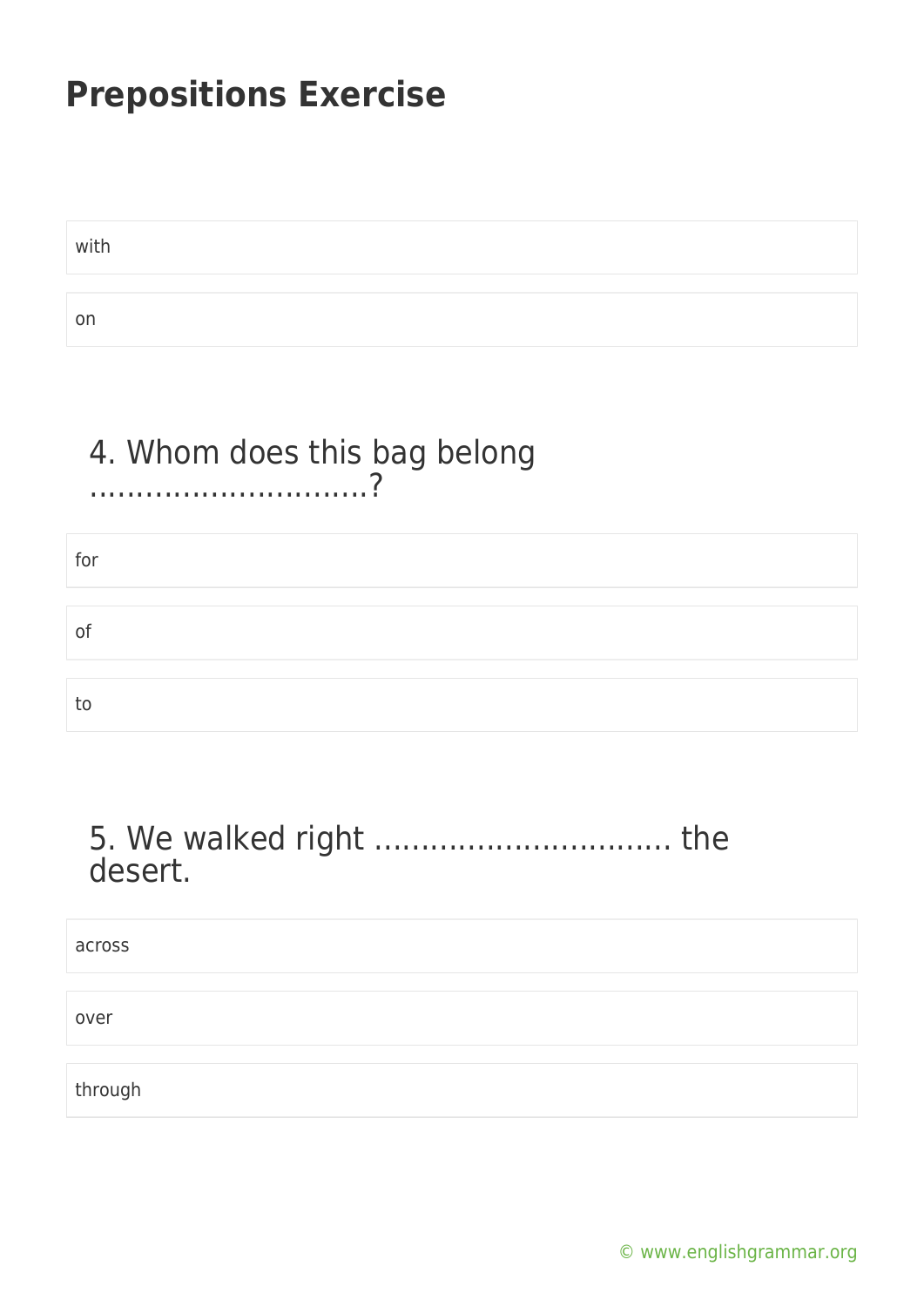6. She complained ………………………….. pain in her abdomen.

| about |  |
|-------|--|
|       |  |
| of    |  |
|       |  |
| from  |  |

7. Dad was upset when I failed ........................... my test.

| at |  |  |  |
|----|--|--|--|
|    |  |  |  |
| ın |  |  |  |
|    |  |  |  |
| on |  |  |  |

8. I lent my bicycle ……………………………. him and never saw it again.

for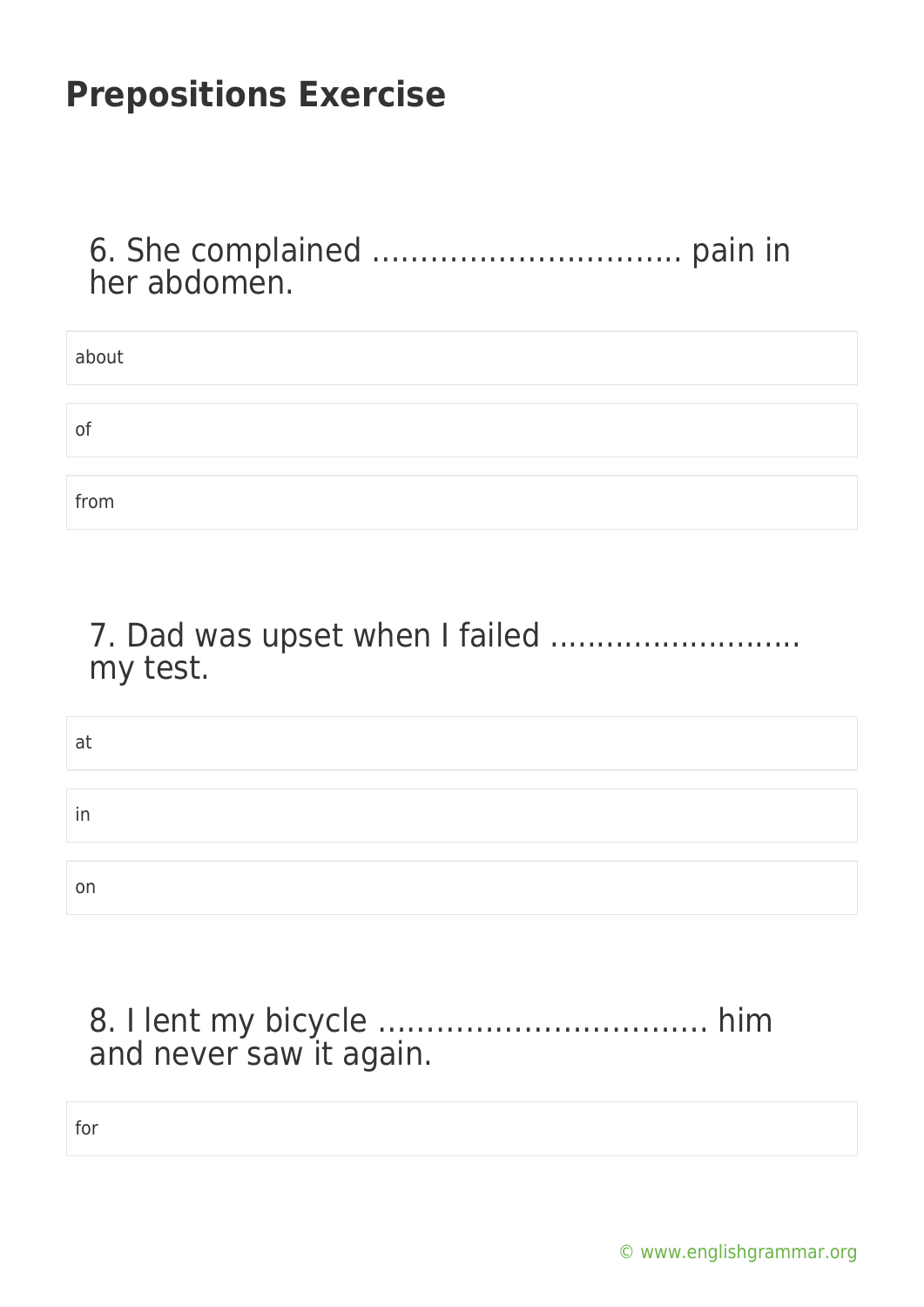| το   |  |  |
|------|--|--|
|      |  |  |
| with |  |  |

#### 9. I haven't heard anything .............................. him.

| from |  |
|------|--|
|      |  |
| on   |  |
|      |  |
| with |  |

#### 10. He was robbed .............................. his belongings.

| of   |  |  |
|------|--|--|
| off  |  |  |
| from |  |  |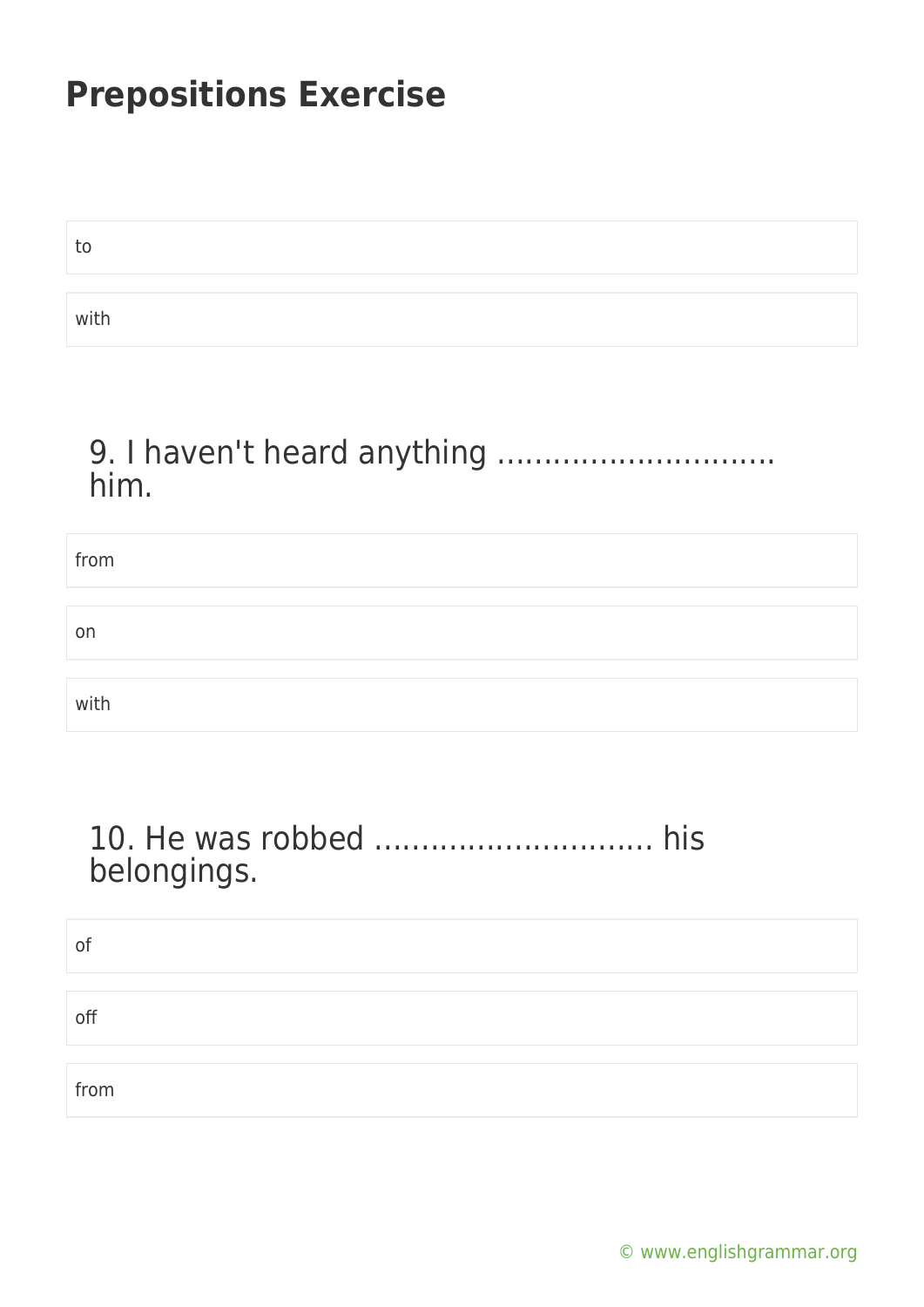## 11. I can't agree ............................ this argument.

| with |  |
|------|--|
|      |  |
| at   |  |
|      |  |
| on   |  |

## 12. He is quite good .............................. drawing.

| at   |  |
|------|--|
|      |  |
| with |  |
|      |  |
| In   |  |

#### Answers

I am waiting for them. I don't think that he will agree to our suggestion. We can't bank on them. Whom does this bag belong to? We walked right across the desert.